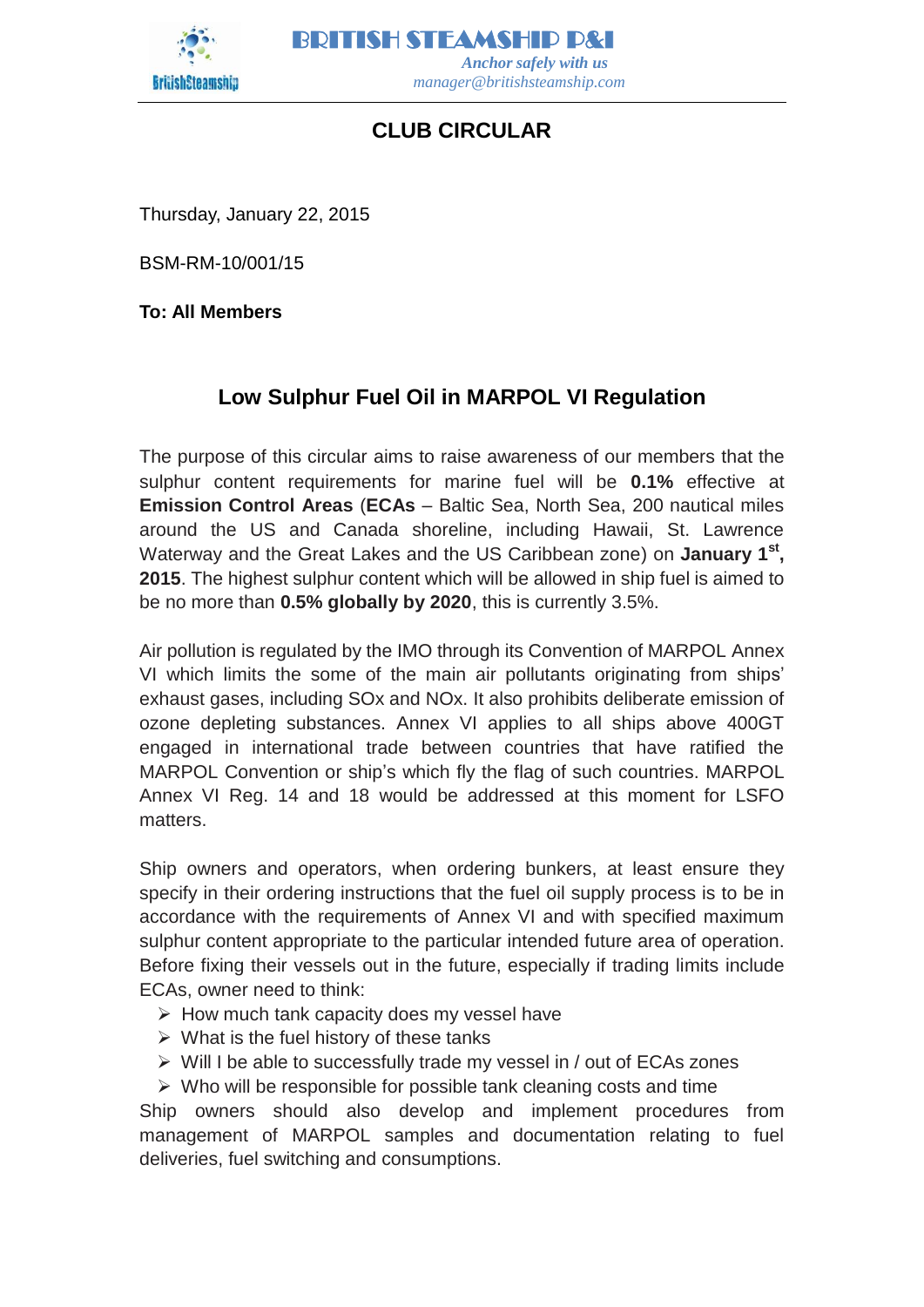

Crewmembers should recorded all fuel oil deliveries in the oil record book and must retain bunker delivery receipts and fuel samples issued by the supplier, as well the seal number should be recorded on the bunker delivery receipt. Additional delivery samples may be taken by the ship's crew but for MARPOL purposes. Foul samples need to be stored in a safe, clean environment and preferably in a cool location. The regulation requires that MARPOL samples are retained on board for at least 12 months and bunker delivery receipts should be retained for three years. BDN should be signed by the bunker barge master and C/E or master of the ship receiving fuel oil

Bunker Delivery Note should contain following items

- $\triangleright$  Name and IMO number of receiving ship
- $\triangleright$  Port
- $\triangleright$  Date of commencement of delivery
- $\triangleright$  Name, address and telephone number of the supplier
- $\triangleright$  Product names
- $\triangleright$  Quantity
- $\triangleright$  Density at 15° C (test method ISO 3675)
- $\triangleright$  Sulphur content percentage (test method ISO 8754)
- $\triangleright$  Declaration signed and certified by the fuel oil supplier's representative that the fuel oil supplied conforms with

Members must kept in mind that because there are many different types of ships and engines, ship's owners and managers must obtain specific guideline from engine makers and lubricant suppliers regarding fuel switching and selection of appropriate lubricates. They should also ensure that the crewmembers are provided with operating procedures that are applicable to their particular ship and engines.

It should be accented that Port State Control Officers may not only demand to see and test the MARPOL sample but they may also take samples from the bunker tanks or fuel supply line to the engines to check compliant fuels have been used. That means PSC may decide to sample and test fuel not just as supplied, but as in use on the vessel. This is a significant difference that owners and technical managers must appreciate. In case of a dispute with PSC for testing sulphur content result exceeded the upper limit, if using ISO test methods, the precision of the test need to be taken into account. The parties may have to apply the MARPOL test procedure that is less tolerant to test precision. A very useful document on this may be found on the CIMAC website "The Interpretation of Marine Fuel Oil Analysis Test Results with Particular Reference to Sulphur Content". Ship's owner and Technical Managers should familiarize themselves with this issue as it is likely that where there is marginal difference specification dispute then it will become very relevant.